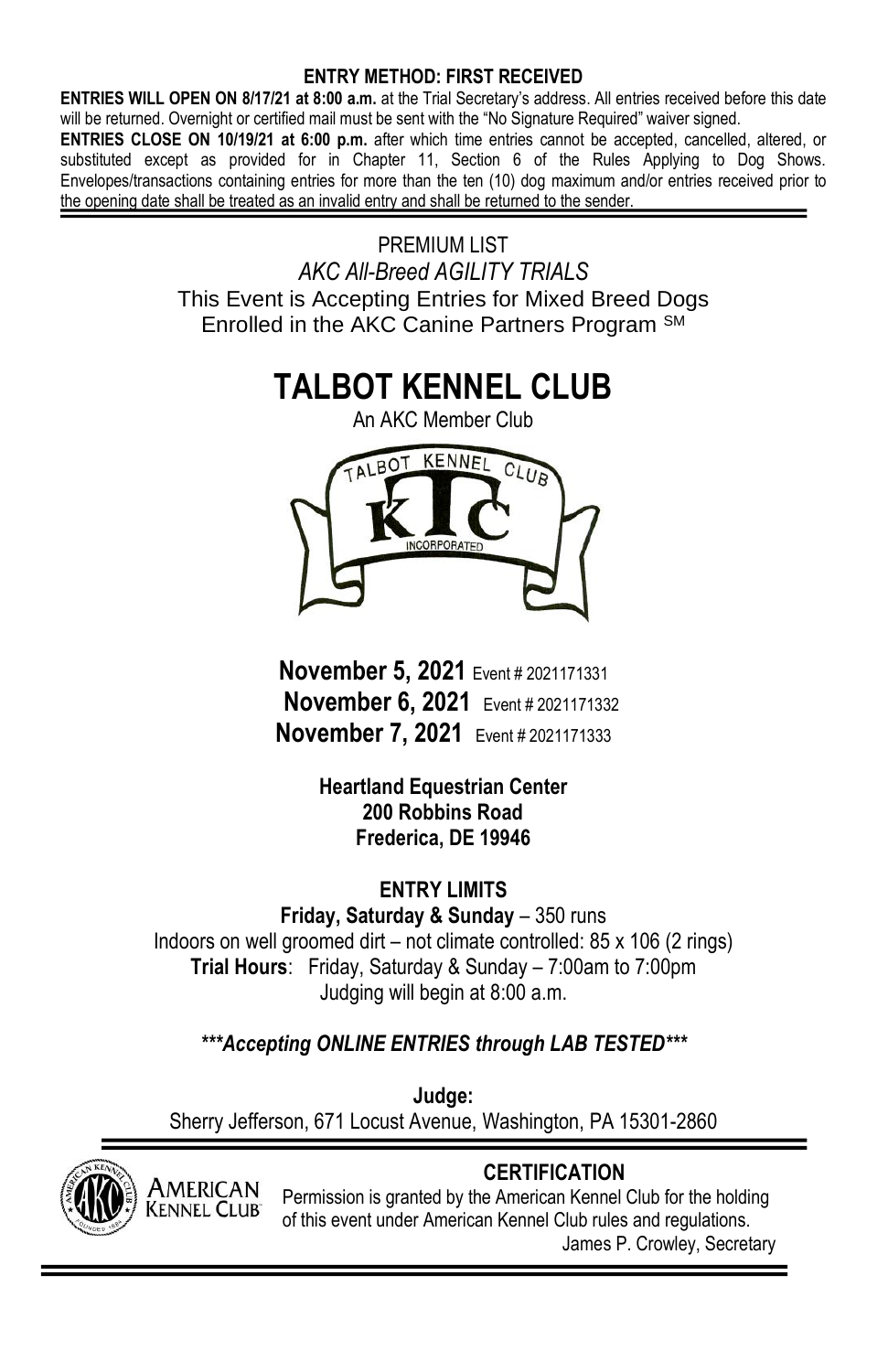### **OFFICERS OF THE TALBOT KENNEL CLUB**

|                                                                  | Marian Shaw |
|------------------------------------------------------------------|-------------|
|                                                                  |             |
| Secretary400 Kentmoor Road, Stevensville, MD 21666Terri Meserole |             |
|                                                                  |             |
|                                                                  |             |

### **BOARD OF DIRECTORS**

Shirley Bigelow, Michael Dougherty, Dara Kraitchman, Michael MacLeod, Renee' Morris, Brad Smith, JoAnn Tolson

### **DELEGATE TO THE AKC**

Joann Beavers

| <b>TRIAL CHAIRPERSON</b>            | <b>TRIAL SECRETARY</b>            |
|-------------------------------------|-----------------------------------|
| Pam Johnson                         | <b>Harriett Riter</b>             |
| 11674 Ridgely Road                  | 283 Windsor Avenue                |
| Ridgely, MD 21660 (410) 714-2101    | Cape May, NJ 08204 (410) 703-9598 |
| p <sub>j</sub> ohnson2984@yahoo.com | hhriter@gmail.com                 |
|                                     |                                   |

### **EVENT COMMITTEE**

Pam Johnson, Marian Shaw, Michael McCloud, Robin Valliant, Sylvia Brownlee, Linda Syner, and Members of the Talbot Kennel Club

### **JUDGES AND ASSIGNMENTS**

Sherry Jefferson 671 Locust Avenue Washington, PA 15301-2860

Fri.: All Standard, Premier Standard, All JWW, All FAST, and T2B Sat: All Standard, All JWW, Premier JWW, ALL FAST, and T2B Sun: All Standard, All JWW, All FAST and T2B

### **VETERINARIAN ON CALL**

Delmarva Animal Emergency Center, LLC 1482 E. Lebanon Road Dover, DE 19901 302-697—0850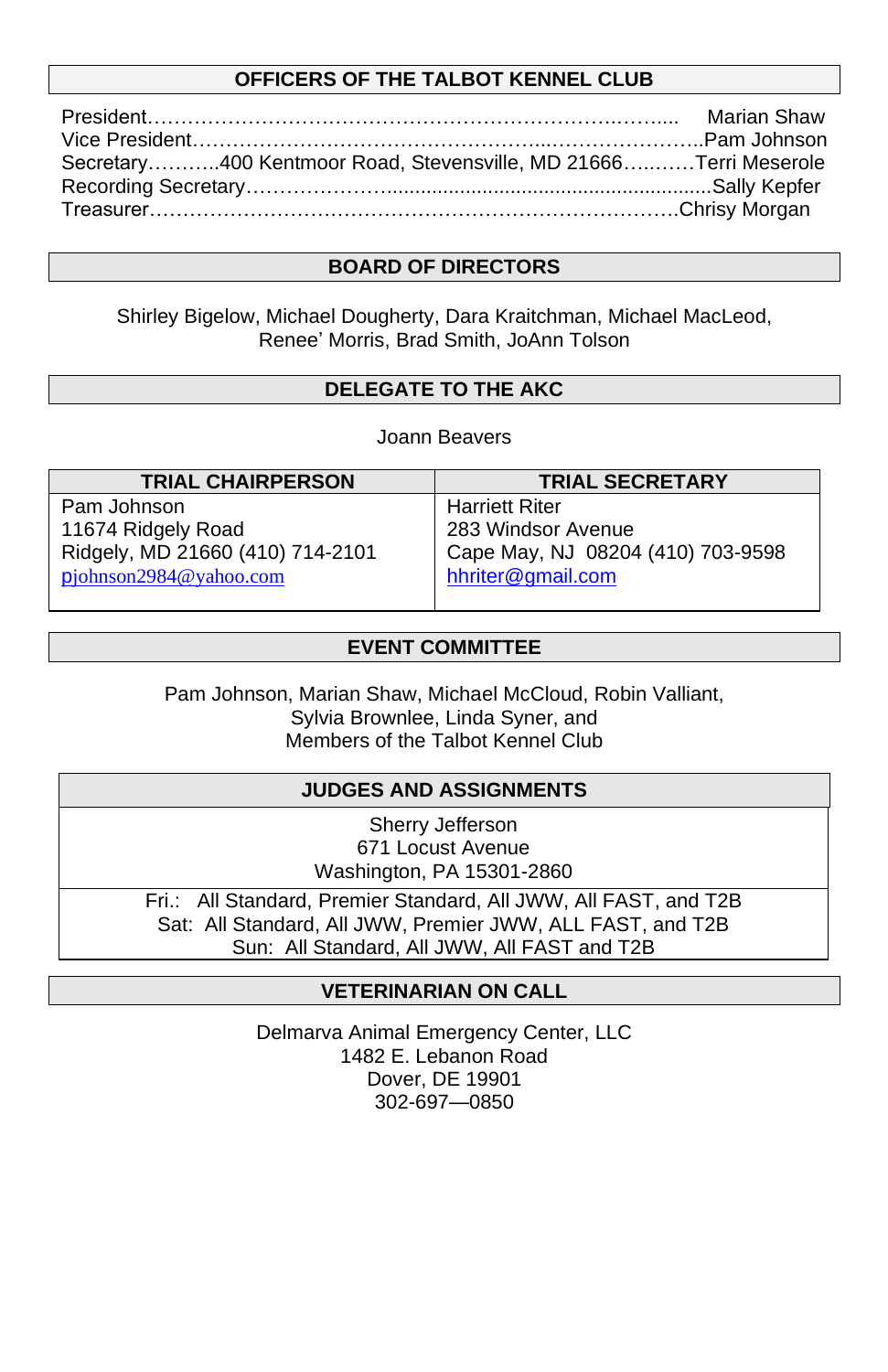# **EMERGENCY SERVICES**

# Fire/Ambulance/Police **911**

### **TENTATIVE RUNNING ORDER**

| <b>FRIDAY and SUNDAY</b>                                                                                                                                                                           | <b>SATURDAY</b>                                                                                                                                              |  |  |
|----------------------------------------------------------------------------------------------------------------------------------------------------------------------------------------------------|--------------------------------------------------------------------------------------------------------------------------------------------------------------|--|--|
| (Small to Tall)                                                                                                                                                                                    | (Tall to Small)                                                                                                                                              |  |  |
| MAS / Ex JWW<br>T <sub>2</sub> B<br>All F.A.S.T. (MAS/Ex, Open, Novice)<br>Mas / Ex Standard<br>Premier Standard (No premier Sunday)<br>Open Standard<br>Novice Stancard<br>Open JWW<br>Novice JWW | MAS / Ex JWW<br>Premier JWW<br>T2B<br>All F.A.S.T. (Ex/Mas, Open, Novice)<br>MAS / Ex Standard<br>Open Standard<br>Novice Standard<br>Open JWW<br>Novice JWW |  |  |
| Briefing at 7:45. Judging begins at 8:00 a.m.                                                                                                                                                      |                                                                                                                                                              |  |  |

Please consult the AKC Regulations for Agility Trials for a complete description and eligibility for entry into these classes. The exhibitor is fully responsible for entering the dog in the correct class(es)/height divisions. Dogs running in a lower height division than they are eligible for will be eliminated.

| <b>REGULAR</b>                                                       | <b>PREFERRED</b>                                                   | <b>HEIGHT AT WITHERS</b>                                                        |
|----------------------------------------------------------------------|--------------------------------------------------------------------|---------------------------------------------------------------------------------|
| Handlers may opt to<br>run their dog in a<br>higher height division. | Handlers must run<br>their dog in their<br>proper eligible height. | Owners are responsible for entering their dog in the<br>proper height division. |
| 8"                                                                   | 4"                                                                 | For dogs 11 inches and under at the withers                                     |
| 12"                                                                  | 8"                                                                 | For dogs 14 inches and under at the withers                                     |
| 16"                                                                  | 12"                                                                | For dogs 18 inches and under at the withers                                     |
| 20"                                                                  | 16"                                                                | For dogs 22 inches and under at the withers                                     |
| 24"                                                                  | 20"                                                                | For dogs over 22 inches at the withers                                          |
| 26"                                                                  | n/a                                                                | Dogs may be entered at this height at their owner's<br>discretion               |

### **HEIGHT DIVISIONS**

#### **MEASURING and HEIGHT CARD INFORMATION**

Effective January 1, 2010, exhibitors are no longer required to provide proof to Trial Secretaries that their dog has a valid jump height card as part of the check-in process. Furthermore, this change eliminates the need for a copy of the jump height card to be submitted with an entry form. Dogs without a valid Jump Height Card/Form may still compete; but they must be measured/wicketed by the **Judge of Record** PRIOR to running in their class and this measurement will be valid for that weekend of trials only. The exception to this requirement is a dog entered in the 24" or 26" height division. However, if a **Volunteer Measuring Official (VMO**) or an **Agility Field Rep** is present; **ALL** dogs without a valid Jump Height Card/Form must be measured at some time during the trial or cluster of trials. This does not preclude having the dog wicketed by the Judge of Record if the VMO or Rep is not available to measure the dog *before* its first run of the trial or cluster of trials. It is the exhibitor's responsibility to have their dog measured prior to running and failure to do so will result in the cancellation of any qualifying scores.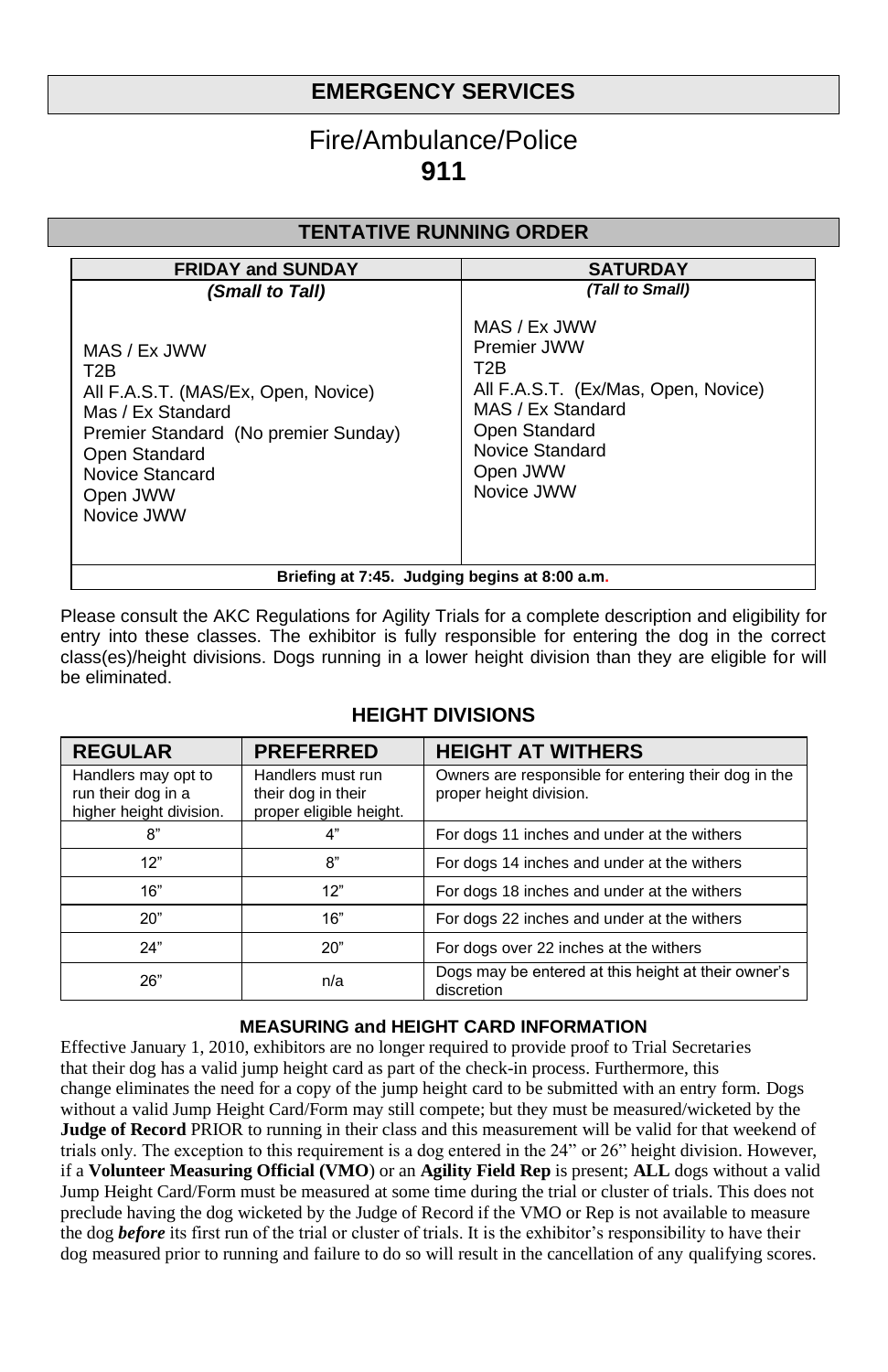### *NEW* **Simplified Jump Height Card Process**

When filling out the entry form, there is a new section at the top of the form for exhibitors to designate whether your dog needs to be officially measured. Please check the appropriate box so that the Trial Secretary knows whether to include your dog on the *Dogs To Be Measured List*. It is no longer required that you submit a copy of your dog's jump height card with your entry form or show it during day of show check-in.

### **DOGS ELIGIBLE TO ENTER**

This trial is open to all dogs fifteen (15) months of age or older that are registered with the American Kennel Club or that have AKC Limited Registration, Purebred Alternative Listing/Indefinite Listing Privileges (PAL/ILP), an AKC Canine Partners listing number, or approved Foundation Stock Service (FSS) breeds are eligible to participate.

Dogs with a Purebred Alternative Listing/Indefinite Listing Privileges (PAL/ILP) or an AKC Canine Partners listing number must be spayed or neutered in order to compete. Wherever the word "dog" is used in these regulations it includes both sexes.

Dogs should be physically sound. Dogs that are blind or deaf shall not be eligible, and neither are bitches in season, aggressive dogs, or dogs suffering from any deformity, injury, or illness which may affect the dog's physical or mental performance. No dog shall compete if it is taped or bandaged in any way or has anything attached to it for medical purposes. Refer to Chapter 2 of the Registration and Discipline Rules for the listing of registerable breeds that may participate. Puppies under six months of age are strictly prohibited from the trial grounds.

### **OBSTACLES AND RING CONDITIONS**

Obstacles will meet the specifications for obstacles in the current edition of the Regulations for Agility Trials. All classes will take place indoors on well groomed dirt. Ring size will be 85 x 106

Electronic timers will be used in all classes.

### **ENTRY INFORMATION**

| First entry of each dog (includes a \$3.50 AKC recording fee)\$21  |  |
|--------------------------------------------------------------------|--|
| Second entry of same dog (includes a \$3.00 AKC recording fee)\$21 |  |
| Third entry of same dog (includes a \$3.00 AKC recording fee) \$14 |  |
| Fourth entry of same dog (includes a \$3.00 AKC recording fee)\$14 |  |

If you would like to know the status of your entry prior to the issuance of the judging schedule upon closing, please enclose a self-addressed, stamped envelope or postcard along with your entry. E-mail confirmations will be sent to those listing a legible e-mail address on the entry form.

**Mail entry forms and fees to:** Harriett Riter, Trial Secretary, 283 Windsor Avenue, Cape May, NJ 08204. Please make checks payable to Talbot Kennel Club. No entries will be accepted by phone or fax. Express mail entries must include the signature waiver allowing them to be left at the secretary's address. Inquiries may be directed to Harriett Riter at [hhriter@gmail.com](mailto:hhriter@gmail.com) . No entry shall be made and no entry shall be accepted which specifies any conditions as to its acceptance. **Illegible entries** will not be processed and will be returned to the exhibitor. Returned checks do not constitute a valid entry and the Trial Secretary will add a **\$35** collection fee to the amount of each returned check.

### **OnLine Entries**:

To enter online, go to **LabTestedOnline.com**. During the first 48 hours after opening, the initial limit of entries is designated 30% online and 70% paper. If either form of entry has not filled at the end of the 48 hour time period, the club reserves the right to decrease or increase either one accordingly.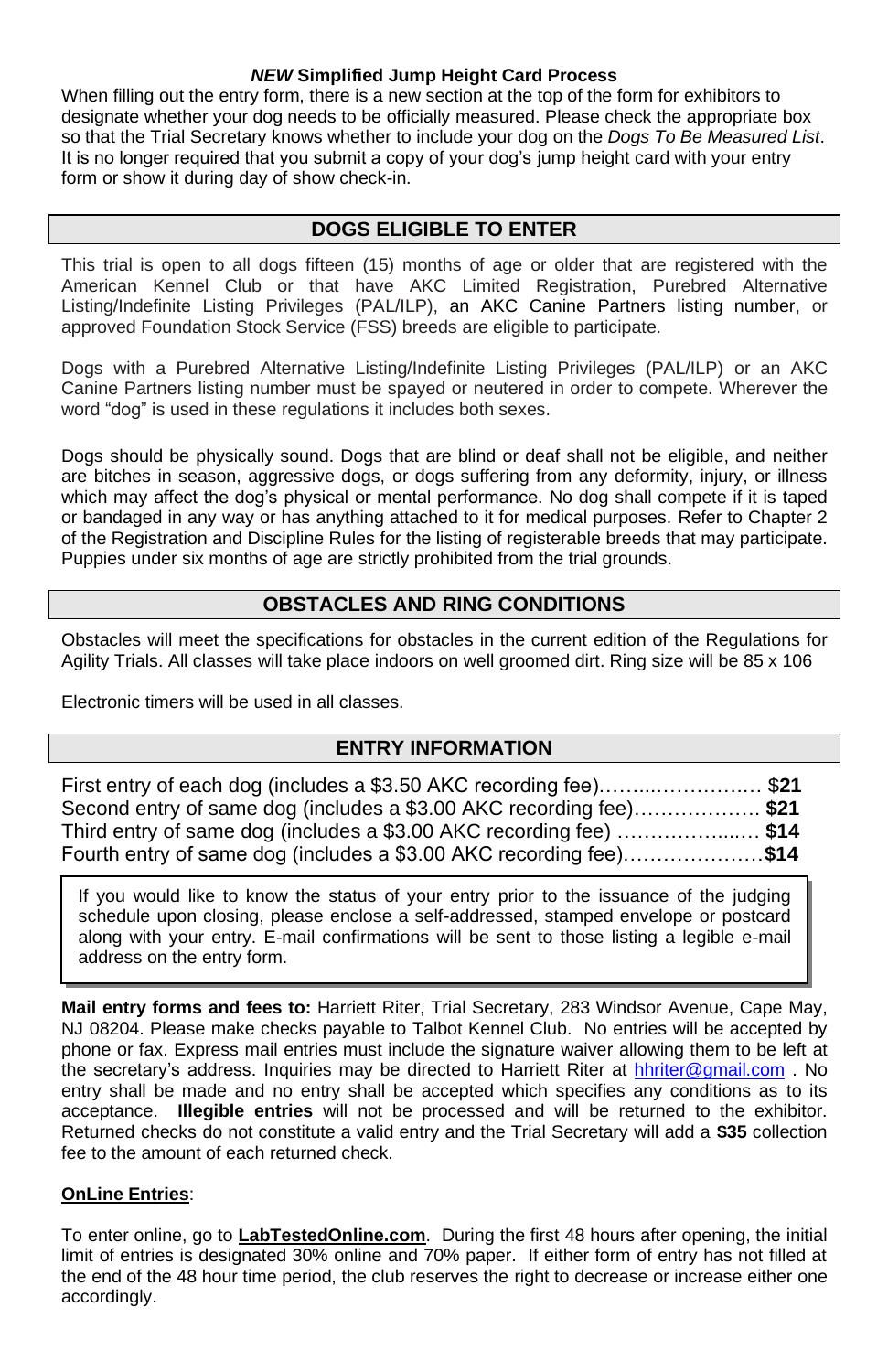### **COURSE WALK-THROUGHS AND WARM-UP INFORMATION**

Handlers in all classes are permitted to walk the course, without a dog, during a walk-through period held prior to the start of the class. The walk-through is restricted to handlers entered in that class only. Handlers with multiple dogs, at events with multiple rings may request to walk with a height group other than the one their dog is entered in if a conflict is imminent.

A warm-up area, consisting of a regulation agility jump, may be provided for exhibitors. The warm-up area is to be used exclusively for warming up the dog and not for training or relieving of the dog.

### **RIBBONS, AWARDS, AND PRIZES**

| Ribbons will be awarded in each jump height division in each class as follows: |  |
|--------------------------------------------------------------------------------|--|
|                                                                                |  |
|                                                                                |  |
|                                                                                |  |
|                                                                                |  |
|                                                                                |  |

A New Title rosette will be awarded to all dog and handler teams finishing a title. A MACH rosette and decorated MACH bar will be awarded to all dog and handler teams that attain their MACH. A PACH rosette and decorated PACH bar will be awarded to all dog and handler teams that attain their PACH.

All exhibitors should obtain a copy of the Regulations for Agility Trials by downloading them from the American Kennel Club website a[t http://www.akc.org/rules/.](http://www.akc.org/rules/)

### **MOVE-UP INFORMATION**

Move-ups must be submitted in writing to the Trial Secretary for the Friday trial no later than the Monday preceding the trial at 6:00 p.m. (Nov 1). These may be mailed or e-mailed to: Harriett Riter at 7424 Kevin Avenue, Easton, MD 21601 (move-ups only, no entry forms, please to this address), or [hhriter@gmail.com.](mailto:hhriter@gmail.com)

Day-to-day move-ups will be allowed between the trial dates and must be submitted in person to the Trial Secretary by the end of each judging day.

### **NOTICE TO EXHIBITORS**

#### **SAFETY, BEHAVIOR and LIABILITY**

**The safety of the dog** is our primary concern. By entering this trial, exhibitors acknowledge that they are familiar with the rules and regulations of this sport, and that their dogs are familiar with and able to perform all obstacles safely.

**It is expressly understood** that exhibitors alone are responsible for the behavior of their dogs and/or children. Any exhibitor whose dogs and/or children create an unnecessary disturbance or repeatedly engage in unsafe or disruptive behavior may, at the discretion of the trial committee, be asked to leave the show site. In such case, no refund of any fees paid will be made. The Talbot Kennel Club and its agents, employees, etc., will assume no responsibilities for any loss, damage or injury sustained by exhibitors or handlers, or to any of their dogs or property and further assumes no responsibility for injury to children. The Talbot Kennel Club reserves the right to decline entries for cause and may remove any dog on account of aggression. No one shall have any recourse or claim against the Talbot Kennel Club or any official thereof.

**All dogs must be on leash** at all times when on trial grounds except when in the designated warm-up area or competing on the course.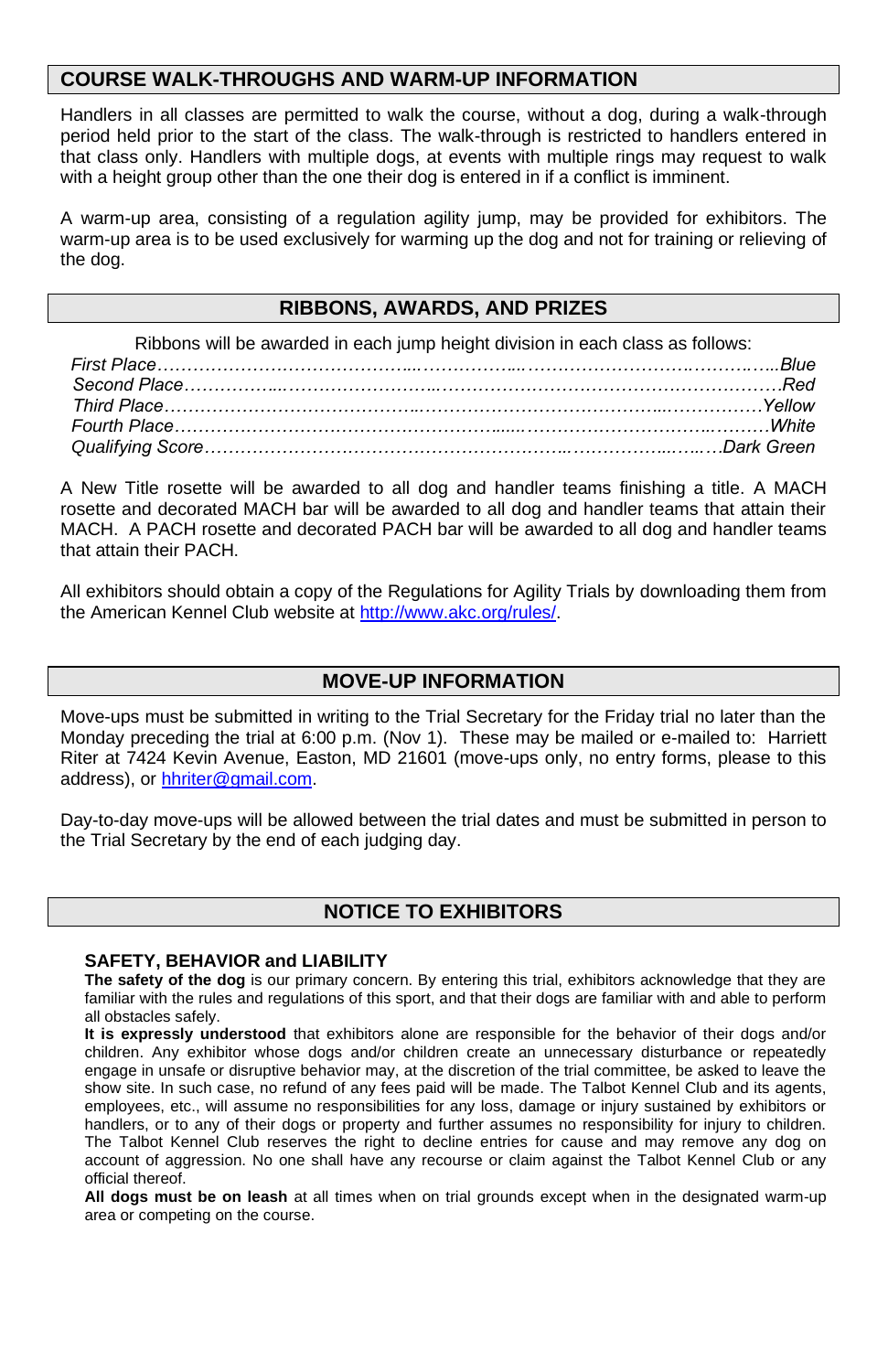#### **REFUNDS**

**No entry fee** will be refunded if the trial cannot open or be completed by reason of riots, civil disturbances, fire, an act of God, public emergency, act of a public enemy, or any other cause beyond the control of the organizing committee. No entry fee will be refunded in the event a dog is absent, disqualified, excused, or barred from competition by the action of the Trial Committee.

**Bitches in season** are not permitted to compete in Agility Trials. The club will refund the entry fees less \$5 / day for bitches in season and 50% of the entry fees for injured (not sick) dogs. **A written letter by a licensed veterinarian on office letterhead must be in the hands of the Trial Secretary prior to the start of judging on the FIRST day of the trial or cluster of trials.** This may be e-mailed to [hhriter@gmail.com](mailto:hhriter@gmail.com) if handler is not attending the trial.

#### **RINGSIDE**

**Dogs may arrive** any time prior to judging if the dog has a valid temporary or permanent jump height card. Otherwise, they must be available for measuring prior to the start of their class if a VMO or AKC Field Rep is available to measure dogs. All dogs not needed for further judging will be excused.

**Judges are not required** to wait for dogs. The Owner of each dog is solely responsible for having it ready at ringside when it is to be judged. The Club has no responsibility for providing service through a public address system or stewards or runners for the purpose of calling or locating dogs that are not brought into the ring when required.

#### **VENDORS**

If you would like a vendor space, please contact Linda Syner at [jagman3@verizon.net](mailto:jagman3@verizon.net) or 410-714-2099.

#### **This club does not agree to arbitrate claims as set forth on the Official AKC Entry Form for this event.**

### **ADDITIONAL SITE INFORMATION**

**Puppies under 4 months** of age are strictly prohibited from the grounds.

**Entry fees will not be refunded** in the event that a dog is absent, disqualified, excused, or barred from competition by action of the Show Committee.

**All dogs must be on leash** at all times except when in the ring or when in the designated agility warm-up area. Exhibitors are responsible for cleaning up after their dogs. Any exhibitor failing to do so may be excused without benefit of refund if the Show Committee deems the exhibitor to be in violation of this requirement.

**Flexileads must be locked in the 2' position when in or near the building.**

**There is crating space inside on dirt. Bring a tarp for underneath your crates.**

**RV parking / camping** will be allowed at the trial site for \$20 with electric/night; \$10 no electric/night. RV spaces must be reserved and paid for in advance. For reservations and payment, contact Linda Syner, 11674 Ridgely Road, Ridgely, MD 21660, (410) 714-2099[; jagman3@comcast.net](mailto:jagman3@comcast.net) . **All RV's must arrive prior to 10:00 PM.**

### **There will not be a food vender available on site. Please be prepared to bring your own food, snacks, and drinks to the trial. Water will be provided to workers.**

#### **COVID 19 INFORMATION**

**At this point, we have no restrictions regarding Covid 19. We strongly encourage those who are not vaccinated to wear masks while in the building and during walk throughs. We are following the guidelines set up by the AKC --** [https://www.akc.org/press-center/covid-19-updates-from-the](https://www.akc.org/press-center/covid-19-updates-from-the-american-kennel-club/)[american-kennel-club/](https://www.akc.org/press-center/covid-19-updates-from-the-american-kennel-club/)

**This is subject to change, and we will inform you of changes, as they become necessary due to state and county regulations.**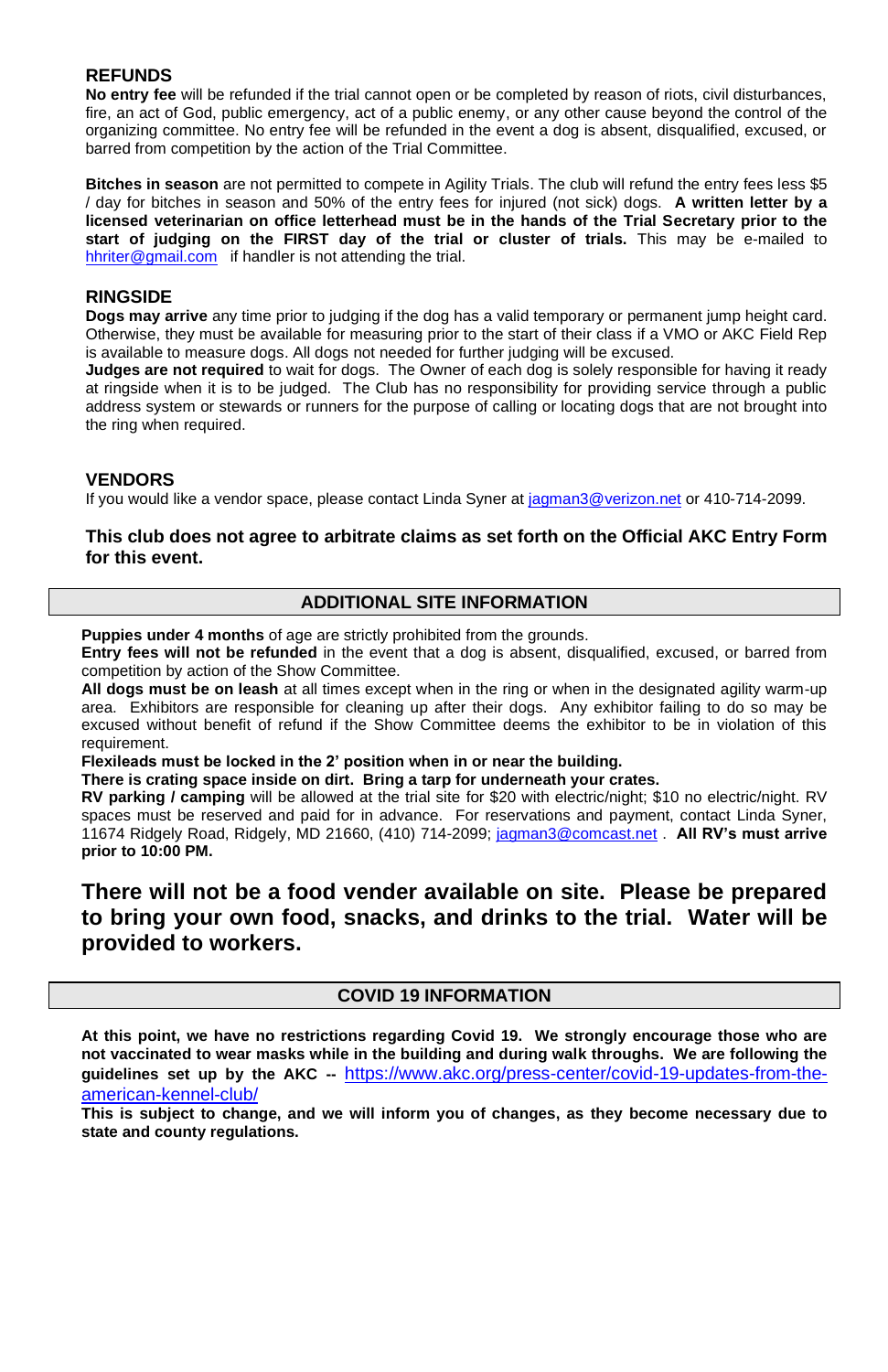### **HOTEL INFORMATION**

*These hotels have indicated they accept well-mannered dogs. A pet deposit may be required. Please check with hotels for policies and restrictions.* 

**Best Western—Galaxy Inn –** 1700 Lebanon Road, Dover DE 19901 (302) 735-4700

**MainStay Suites**—201 Stoner Road, Dover, DE 19902 (302) 678-8383

**Holiday inn Express Hotel & Suites –** 1780 N. Dupont Highway, Dover, DE 19901 (302) 678-0600

**Sleep Inn & Suites** – 1784 N. Dupont Highway, Dover, DE 19901. (302) 735-7770.

**Red Roof Inn,** 652 N. Dupont Highway, Dover, De 19901. (302) 730-8009. 1 pet / room.

**Quality Inn and Suites – Harrington, DE.** 1259 Corn Crib Road, Harrington, DE 19952 (302) 398-3900.

#### **DIRECTIONS TO THE TRIAL SITE**

**From the North via Route 113S:** Take Rte 113S / Rte 1 South to Frederica. Turn right onto Rte 12 thru Frederica. Rte 12 will turn right in Frederica onto E. Front Street. Follow Rte 12 aproximately 2.7 miles. Turn right onto Robbins Road. The site is on the right.

**From the South via Route 113 N**: Take Rte 113N to Frederica. Turn left onto Frederica Road. Turn right to remain on E. Front Street (Rte 12 W) and follow for 2.7 miles. Turn right onto Robbins Road. Site is on the right.

**From the South Via Route 13 N**: Take Rte. 13N to Felton. Turn right onto Midstate (Rte 12). Go approximately 3 miles. Turn left onto Robbins Road. Site is on right.

**From the West (Bay Bridge):** Take Route 50 East to Route 404 East . Exit 404 at MD 313N. Turn right onto MD 317. MD 317 changes to Rte 14 in Delaware. Follow DE 14 through Harrington to Rt. 13N. Follow directions from the South via Route 13 N.

#### **RV RESERVATION FORM**

**Name: \_\_\_\_\_\_\_\_\_\_\_\_\_\_\_\_\_\_\_\_\_\_\_\_\_\_\_\_\_\_ Phone #:\_\_\_\_\_\_\_\_\_\_\_\_\_\_\_\_\_\_\_\_\_\_ Address: \_\_\_\_\_\_\_\_\_\_\_\_\_\_\_\_\_\_\_\_\_\_\_\_\_\_\_\_\_\_\_\_\_\_\_\_\_\_\_\_\_\_\_\_\_\_\_\_\_\_\_\_\_\_\_\_\_\_**

**Email:**  $\qquad \qquad \qquad \qquad \qquad \qquad$  # nights:  $\qquad \qquad \qquad \qquad \text{RV Length:}$ 

**Mail form to: Linda Syner, 11674 Ridgely Road, Ridgely, MD 21660; 410-714- 2099[; jagman3@comcast.net](mailto:jagman3@comcast.net) \$20 with electric / \$10 no electric per night. RV payment must be received by 5:00 p.m. Saturday night.**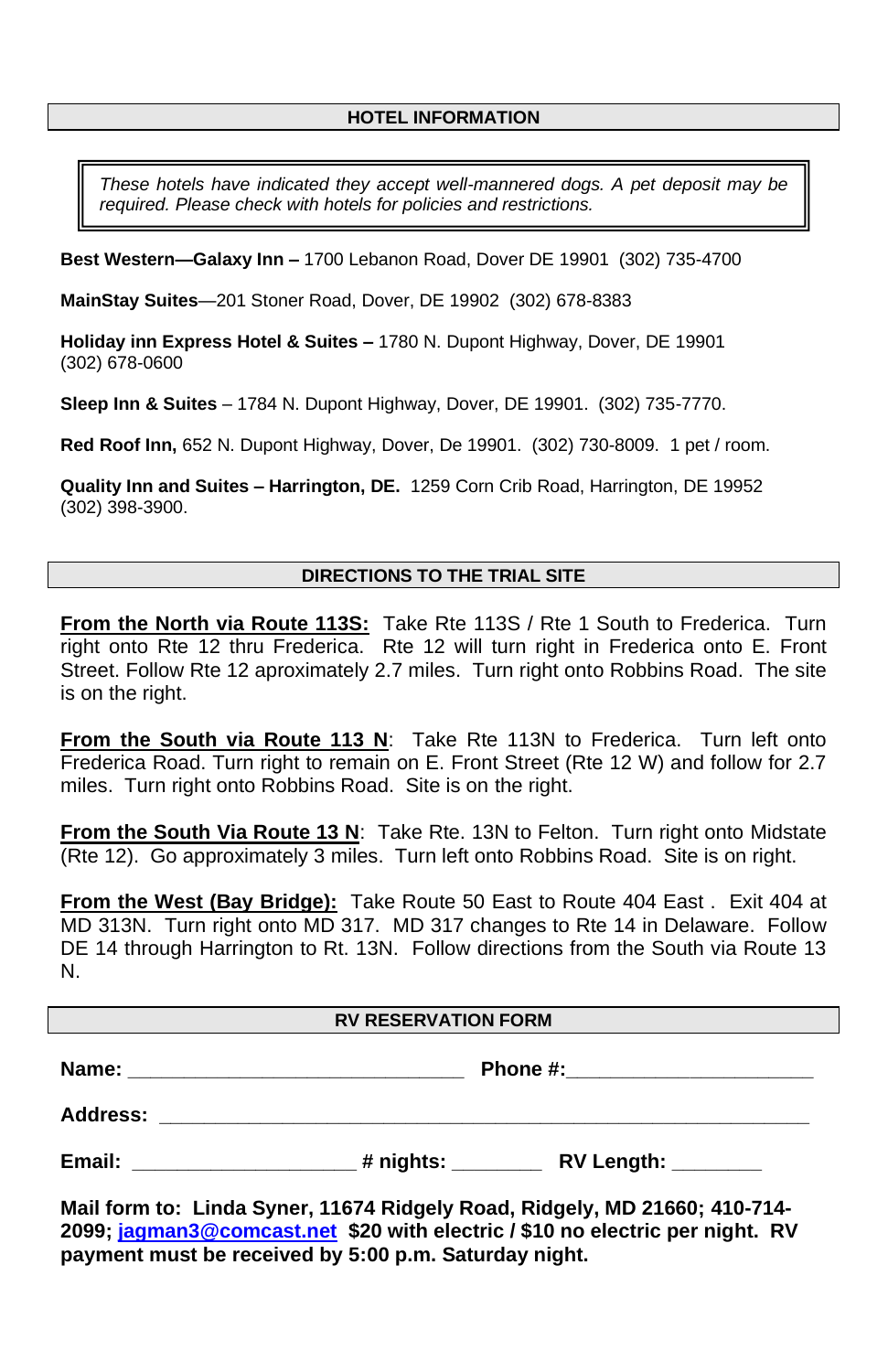# **AGILITY TRIAL MOVE-UP FORM**

Send this form or e-mail [hhriter@gmail.com](mailto:hhriter@gmail.com)

with your move-up information

### Do not send this form to AKC.

# USE THIS FORM TO MOVE UP TO A HIGHER AGILITY CLASS ONLY

*Dogs shall be moved up to a higher class at the request of the owner, as a result of the dog qualifying for an agility title. The request for moving up on Friday, must be made to the Trial Secretary not later than Monday, November 1, 2021, and Saturday and Sunday within one hour of the last run of the day preceding the event. All move-up entries are subject to availability of the class and payment of any difference in entry fee. It is the option of the club to allow move-ups. Dogs so moved-up will be entered at the end of the running order. Refer to Chapter 1, Section 20 of the Regulations for Agility Trials for additional move-up requirements.*

|                        |                                                                                  | Date__________                    |                                                                                                                       |  |  |
|------------------------|----------------------------------------------------------------------------------|-----------------------------------|-----------------------------------------------------------------------------------------------------------------------|--|--|
|                        |                                                                                  |                                   |                                                                                                                       |  |  |
| Dog's Call Name        |                                                                                  | Dog's Armband or AKC#             |                                                                                                                       |  |  |
| <b>Move Entry from</b> |                                                                                  |                                   |                                                                                                                       |  |  |
| <b>Class</b>           | move from                                                                        | move to more                      | <b>Jump Height</b>                                                                                                    |  |  |
| <b>Standard</b>        |                                                                                  | the control of the control of the | the contract of the con-                                                                                              |  |  |
| <b>JWW</b>             | and the company of the company                                                   |                                   | <u> La Carlo de la Carlo de la Carlo de la Carlo de la Carlo de la Carlo de la Carlo de la Carlo de la Carlo de l</u> |  |  |
| <b>FAST</b>            | the control of the control of the                                                |                                   |                                                                                                                       |  |  |
|                        | ,我们也不会有什么。""我们的人,我们也不会有什么?""我们的人,我们也不会有什么?""我们的人,我们也不会有什么?""我们的人,我们也不会有什么?""我们的人 |                                   |                                                                                                                       |  |  |
| (If applicable)        |                                                                                  |                                   |                                                                                                                       |  |  |
|                        | Signature of owner or agent                                                      |                                   |                                                                                                                       |  |  |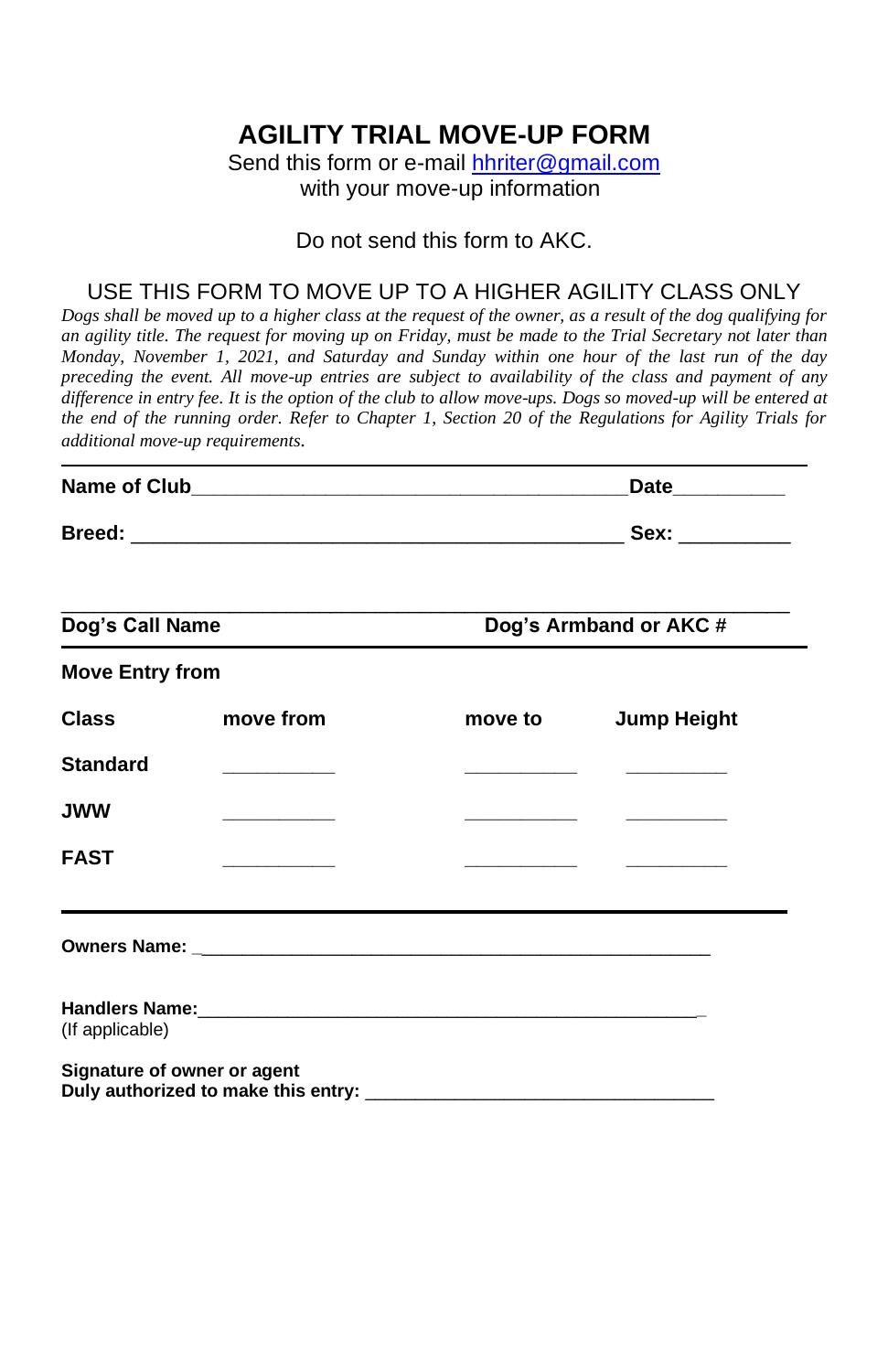# *AKC CLASS Changes, Effective January 1, 2020.*

#### *Entering a Mixture of Regular and Preferred Classes within the Same Trial Weekend – Multiple Jump Heights With the Same Trial Day*

Effective January 1, 2020, exhibitors may enter a mixture of both Regular and Preferred classes on the same trial day and/or during a trial weekend. For example, the same dog may now be entered in Regular FAST and/or T2B to finish up those titles while also entered in Preferred Master STD/JWW to start working towards their PACH at the lower height. Any mixture of Regular and Preferred classes is allowed.

Please note that if a dog qualifies in Regular Master Standard and Preferred Master JWW (or vice versa) on the same trial day, then NO Double Q shall be earned toward either the MACH or PACH title. The Double Q still requires that Standard Agility and Jumpers With Weaves be either both Regular OR both Preferred on the same trial day.

Additionally, within the same Regular or Preferred classes, a dog may now be entered in multiple jump heights within the same trial day. For example, the same dog may now be entered in 20-inch Master STD/JWW while also entered in 24C-inch Premier STD/JWW on the same trial day.

A separate entry form must be submitted when the same dog is being entered in a mixture of Regular and Preferred and/or different jump heights within the same trial weekend thereby clearly indicating which class(es) and/or jump heights belong together for each trial day of the weekend.

#### **Fix and Go On (FNG)**

As of January 1, 2020, Fix and Go On will be offered on a one-year pilot basis in order to give AKC time to evaluate its impact. FNG allows exhibitors to immediately reattempt an obstacle at any time while on course when the dog's performance of an obstacle is not to their expectation. This allows the dog to successfully complete the obstacle then finish the course or leave the ring on a positive note. Using FNG will result in a non-qualifying score.

Fix and Go On is not pre-entered; rather, it occurs during the course of the run.

#### **Entering For Exhibition Only (FEO)**

As of January 1, 2020, For Exhibition Only may be offered at the option of the host club. FEO will be offered on a one-year pilot basis in order to give AKC time to evaluate its impact. FEO will allow exhibitors to work with their dogs in a trial environment. FEO is only allowed in the Time 2 Beat and FAST classes. FEO will be of value to new exhibitors or exhibitors that are having difficulty with a specific obstacle and/or ring environment. Competitors must enter in T2B and/or FAST. Participation in FEO is non-qualifying.

- FEO runs are treated as trial entries. The exhibitor must enter the class(es) (T2B and/or FAST) prior to the closing date, pay class entry fee(s) and the Trial Secretary must record the entry in the Trial Catalog as part of the results for that class. FEO does not need to be noted on the entry form; the handler will declare the day of the show.
- Dogs may be entered in any jump height for FEO runs. If entered in an ineligible jump height, the team is committed to FEO for that run and must declare FEO on the start line. Day of show jump height changes are not allowed.
- Dogs may be entered in any level of FAST (Novice, Open, Excellent, Master). If the dog is not eligible for the level entered, the team is committed to FEO for that run and must declare FEO on the start line. Day of show level changes are not allowed.
- The exhibitor must declare FEO in the ring prior to leading out. FEO may be declared earlier (ex. when checking in at the gate board).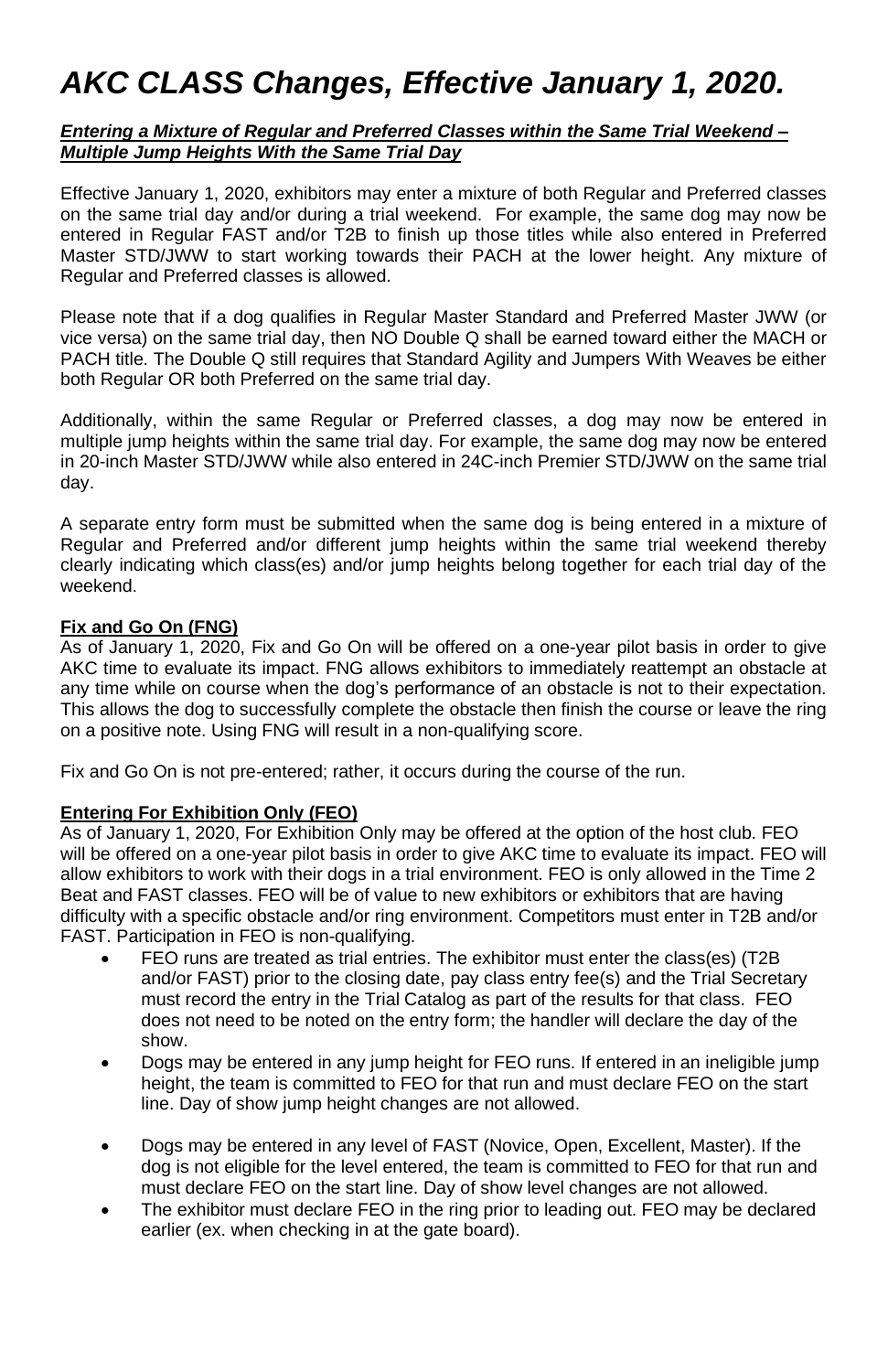- Toys are allowed in the ring
	- o Toys must be non-audible
	- o Toys may not leave the handler's hand
	- o Toys that roll freely cannot be used
- Food/treats are not allowed in the ring
- FEO should be utilized for the benefit of the dog and not as a punitive correction. Harsh verbal and /or physical corrections shall not be tolerated. Any determination of harshness by the judge shall be immediately whistled and the handler will be dismissed from the ring.
- A judge must monitor the entire run. Judges can stop a run at any time.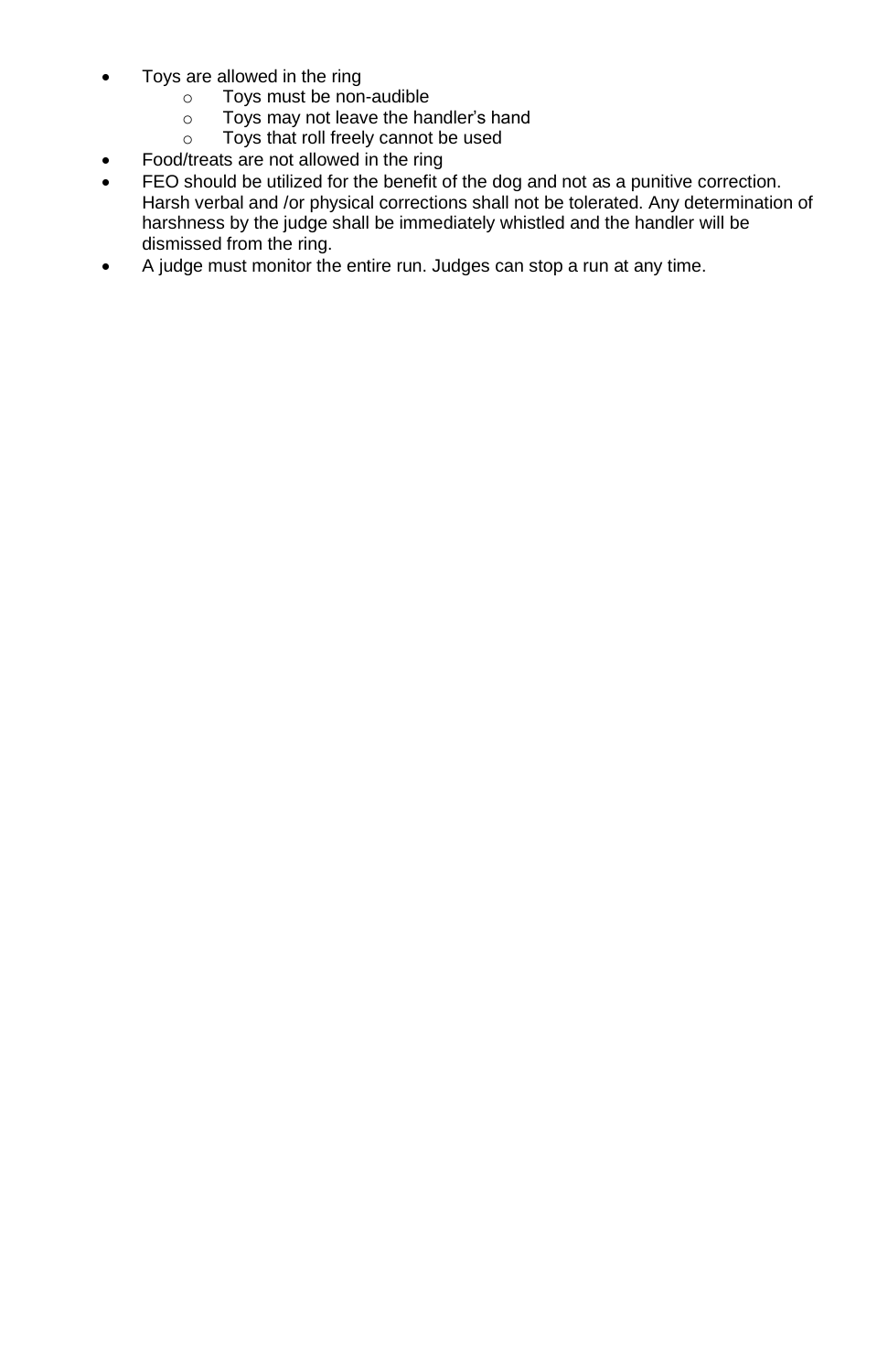

# **OFFICIAL AMERICAN KENNEL CLUB AGILITY ENTRY FORM**

| <b>Talbot Kennel Club</b>                                                                                     |               |            |                                                                           |                  |                                                      |                                       |
|---------------------------------------------------------------------------------------------------------------|---------------|------------|---------------------------------------------------------------------------|------------------|------------------------------------------------------|---------------------------------------|
| Opening Date: Tuesday, August 17, 2021.                                                                       | STD           | <b>JWW</b> | <b>FAST</b>                                                               | T <sub>2</sub> B | Closing Date: Tuesday, October 19, 2021<br>Prem. STD | Prem. JWW                             |
| Fri., November 5, 2021                                                                                        |               |            |                                                                           |                  |                                                      |                                       |
| Sat., November 6, 2021                                                                                        |               |            |                                                                           |                  |                                                      |                                       |
| <b>Sun., November 7, 2021</b>                                                                                 |               |            |                                                                           |                  |                                                      |                                       |
|                                                                                                               |               |            | Entry fees: \$21/\$21/\$14/\$14 Make checks payable (in US funds) to: TKC |                  |                                                      |                                       |
| Mail entries to:                                                                                              |               |            | Harriett Riter, 283 Windsor Avenue, Cape May, NJ 08204                    |                  |                                                      |                                       |
| <b>ENTRY FEE ENCLOSED \$</b>                                                                                  |               |            |                                                                           |                  |                                                      |                                       |
| <b>Choose Either Regular OR Preferred Classes</b>                                                             |               |            |                                                                           |                  |                                                      |                                       |
| Circle one jump height, circle class selections : Only one selection per class (both Master and Prem allowed) |               |            |                                                                           |                  |                                                      |                                       |
| <b>REGULAR Classes</b>                                                                                        |               |            |                                                                           |                  | <b>PREFERRED Classes</b>                             |                                       |
| 8"<br>16"<br>12"<br>20"                                                                                       | 24"           | 24C"       | 4"                                                                        | 8"<br>12"        | 16"<br>20"                                           |                                       |
| <b>STD</b> Nov A Nov B Open Exc Master Premier                                                                |               |            |                                                                           |                  |                                                      | STD NovP OpenP ExcP MasterP PremierP  |
| <b>JWW</b> Nov A Nov B Open                                                                                   | Exc<br>Master | Premier    |                                                                           |                  |                                                      | JWW NovP OpenP ExcP MasterP Premier P |
| FAST Nov A Nov B Open                                                                                         | Exc<br>Master |            |                                                                           |                  | FAST NovP OpenP ExcP MasterP                         |                                       |
| T <sub>2</sub> B<br>T <sub>2</sub> B                                                                          |               |            | T2B T2BP                                                                  |                  |                                                      |                                       |
| <b>Non-Regular Classes : Not Offered</b>                                                                      |               |            |                                                                           |                  |                                                      |                                       |
|                                                                                                               |               |            |                                                                           |                  |                                                      |                                       |
| This Dog Needs To Be Measured                                                                                 | $\sqcup$ Yes  | $\Box$ No  | <b>SEX</b>                                                                |                  | <b>HEIGHT AT WITHERS</b>                             |                                       |
| <b>BREED</b>                                                                                                  |               |            | VARIETY                                                                   |                  | <b>CALL NAME</b>                                     |                                       |
| AKC® NAME (INCLUDE AKC TITLES ONLY)                                                                           |               |            |                                                                           |                  |                                                      |                                       |
|                                                                                                               |               |            |                                                                           | DATE OF BIRTH    |                                                      |                                       |
| $AKC^{\circ}$ NO $\Box$                                                                                       |               |            | Enter Complete Registration # below                                       |                  |                                                      |                                       |
| ILP NO. $\square$<br>PAL NO. $\square$                                                                        |               |            |                                                                           |                  | PLACE OF BIRTH (LIST COUNTRY)                        |                                       |
| FOREIGN REG. NO & COUNTRY □                                                                                   |               |            |                                                                           |                  |                                                      |                                       |
| <b>BREEDER</b>                                                                                                |               |            |                                                                           |                  |                                                      |                                       |
| <b>SIRE</b>                                                                                                   |               |            |                                                                           |                  |                                                      |                                       |
| DAM                                                                                                           |               |            |                                                                           |                  |                                                      |                                       |
| <b>ACTUAL OWNERS</b>                                                                                          |               |            |                                                                           |                  |                                                      |                                       |
| <b>OWNERS ADDRESS</b>                                                                                         |               |            |                                                                           |                  |                                                      | <b>D</b> NEW                          |
| ADDRESS                                                                                                       |               |            |                                                                           |                  |                                                      |                                       |
| CITY, STATE ZIP + 4                                                                                           |               |            |                                                                           |                  |                                                      |                                       |
| HANDLER                                                                                                       |               |            |                                                                           |                  |                                                      | ENTER JR. HANDLER # if applicable     |

# **Exhibitor or owner MUST sign on the signature line beneath the instructions.**

AKC Rules, Regulations, Policies and Guidelines are available on the American Kennel Club Web site, www.akc.org.